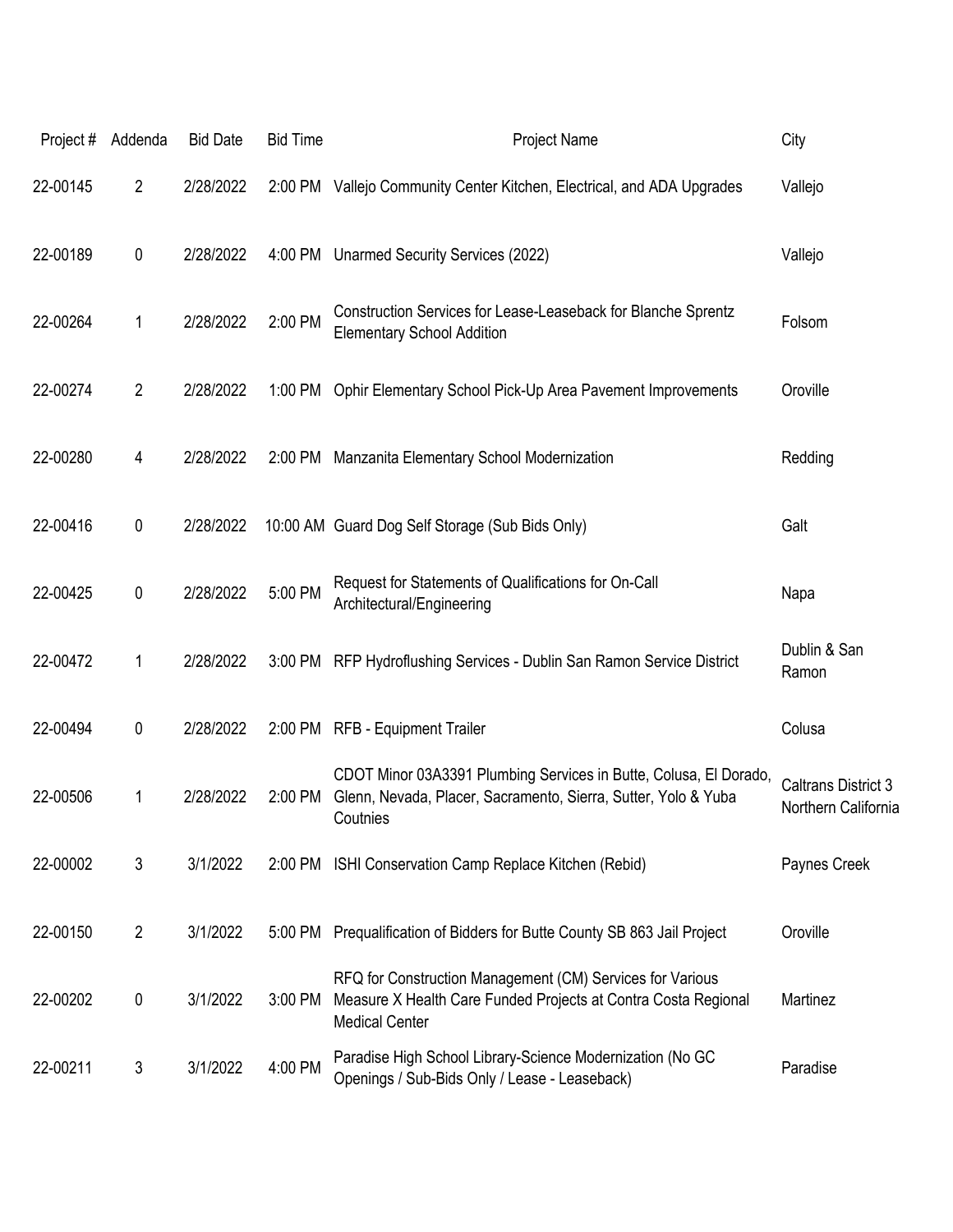| 22-00212 | 1              | 3/1/2022 |           | 2:00 PM Waterman Water Treatment Plant Ozone System Improvements                                                          | Fairfield                    |
|----------|----------------|----------|-----------|---------------------------------------------------------------------------------------------------------------------------|------------------------------|
| 22-00279 | $\overline{2}$ | 3/1/2022 | $3:00$ PM | Juniper Elementary School Modernization                                                                                   | Redding                      |
| 22-00343 | 1              | 3/1/2022 | 2:00 PM   | Cleo Gordon New Classroom / Library Building and Main Office<br>Remodel                                                   | Fairfield                    |
| 22-00355 | 0              | 3/1/2022 | 10:00 AM  | Pavement Repairs and Curb Ramp Improvements in Preparation for<br>WPR022 Phase 1 Project                                  | <b>Elk Grove</b>             |
| 22-00355 | 1              | 3/1/2022 |           | 2:00 PM Antioch Rivertown Gateway Sign                                                                                    | Antioch                      |
| 22-00356 | 1              | 3/1/2022 |           | 2:00 PM Fulton Rd from Guerneville Rd to Piner Rd - Widen to Four Lanes                                                   | Santa Rosa                   |
| 22-00366 | 1              | 3/1/2022 |           | 2:00 PM Santa Rosa Bus Facility Resurfacing Project                                                                       | Santa Rosa                   |
| 22-00381 | $\overline{2}$ | 3/1/2022 | 2:00 PM   | CDOT Minor 22A1106 Photo-Voltaic (PV) System Maintenance and<br>Repair Services (Various Counties in Northern California) | Northern California          |
| 22-00411 | 0              | 3/1/2022 |           | 5:00 PM RFQ HVAC Unit Replacement Finley Community Center                                                                 | Santa Rosa                   |
| 22-00420 | 0              | 3/1/2022 | 2:00 PM   | 2019 Storm Damage Repairs on Briceland Road, CR 435 at MP 4.79<br>Project                                                 | Mendocino                    |
| 22-00421 | $\overline{c}$ | 3/1/2022 | 2:00 PM   | Bi-Polar Ionization HVAC Air Treatment for Butte-Glenn Community<br><b>College District</b>                               | Oroville / Chico /<br>Orland |
| 22-00428 | 1              | 3/1/2022 |           | 1:00 PM On-Call Traffic Engineering Services                                                                              | Folsom                       |
| 22-00474 | 0              | 3/1/2022 |           | 2:00 PM Grant High School Pelican HVAC Controls Project                                                                   | Sacramento                   |
| 22-00475 | 0              | 3/1/2022 |           | 2:00 PM Will Rogers MS Painting                                                                                           | Fair Oaks                    |
| 22-00477 | 0              | 3/1/2022 |           | 2:00 PM 2022 Radar Speed Feedback Sign Project                                                                            | <b>Citrus Heights</b>        |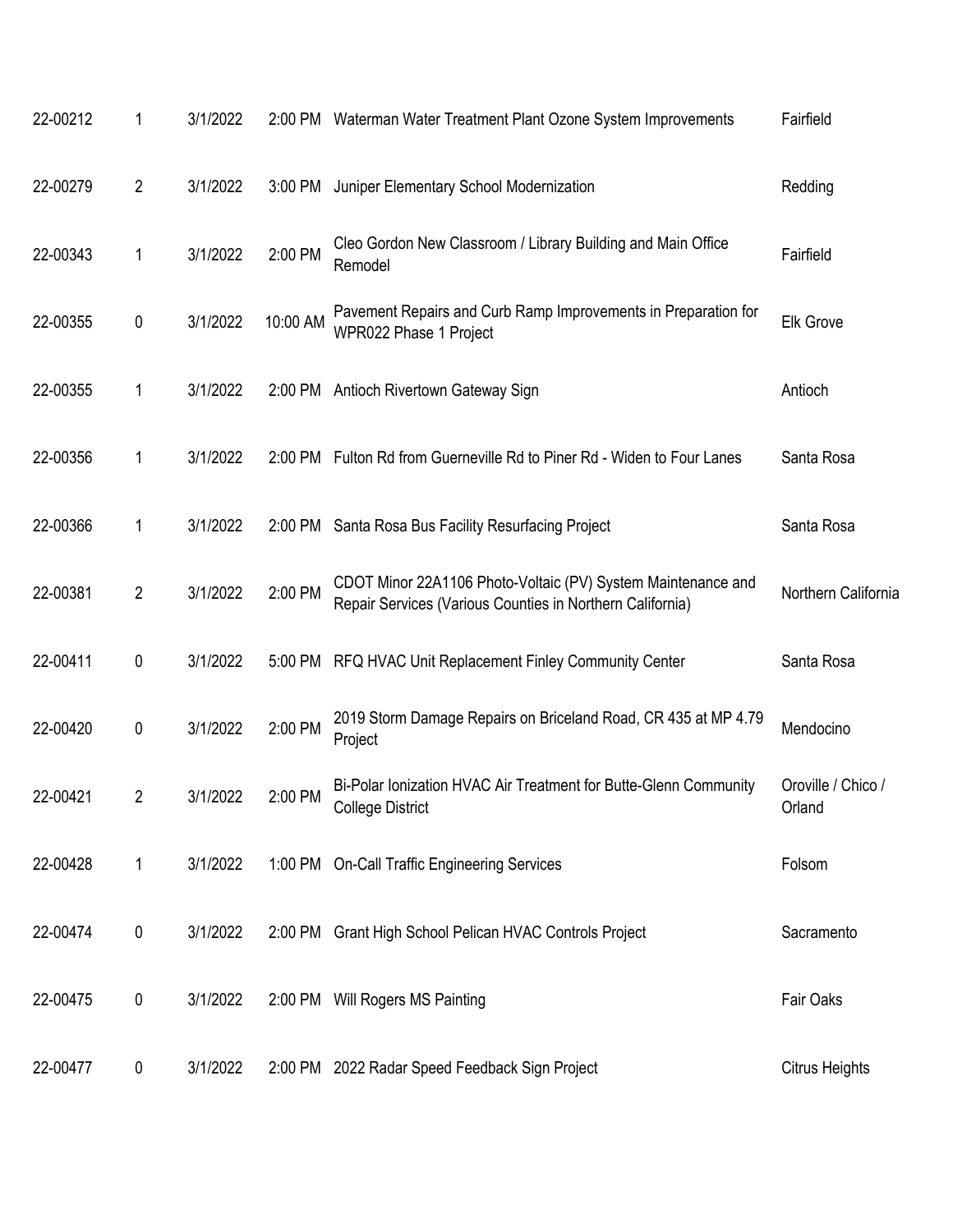| 22-00492 | 0              | 3/1/2022 |         | 2:00 PM Hamilton K-8 Data Cabling Project                                                                    | Novato                                    |
|----------|----------------|----------|---------|--------------------------------------------------------------------------------------------------------------|-------------------------------------------|
| 22-00494 | 0              | 3/1/2022 |         | 2:30 PM NUSD IT Phase 4 Data Cabling Project                                                                 | Novato                                    |
| 22-00536 | 0              | 3/1/2022 |         | 5:00 PM Plant Materials                                                                                      | San Ramon                                 |
| 22-00619 | 0              | 3/1/2022 | 3:00 PM | RFP Install Safety Fence and Handrailing at Hacienda de las Flores -<br>Town of Moraga                       | Moraga                                    |
| 22-00045 | 1              | 3/2/2022 | 2:00 PM | CDOT 04-2K3504 Install Rock Slope Protection and Roadway<br>Excavation                                       | Sonoma Countyy                            |
| 22-00210 | $\mathfrak{Z}$ | 3/2/2022 | 4:00 PM | Paradise Intermediate School Classroom Modernization (No GC<br>Openings / Sub-Bids Only / Lease - Leaseback) | Paradise                                  |
| 22-00300 | 0              | 3/2/2022 | 5:00 PM | <b>Organics Processor Evaluation</b>                                                                         | Folsom                                    |
| 22-00314 | 4              | 3/2/2022 |         | 10:00 AM 2022 Summer Roofing Project Package 1                                                               | Concord                                   |
| 22-00315 | 0              | 3/2/2022 |         | 3:00 PM Neighborhood Cleanup On-Call Services                                                                | Sacramento                                |
| 22-00315 | 4              | 3/2/2022 |         | 10:00 AM 2022 Summer Roofing Project Package 2                                                               | Concord                                   |
| 22-00329 | 0              | 3/2/2022 | 2:00 PM | <b>Police Training Facility Roof Restoration</b>                                                             | Fairfield                                 |
| 22-00359 | $\mathfrak{Z}$ | 3/2/2022 |         | 5:00 PM Pesticide Disposal Project                                                                           | Butte / Glenn /<br><b>Tehama Counties</b> |
| 22-00382 | 0              | 3/2/2022 |         | 2:00 PM Full Service Lease for an Articulated Haul Truck                                                     | Sacramento                                |
| 22-00398 | 5              | 3/2/2022 |         | 2:00 PM D-4029 - Liberal Arts Phase 1 Upgrade at Diablo Valley College                                       | Pleasant Hill                             |
| 22-00414 | $\overline{2}$ | 3/2/2022 | 2:00 PM | Church Lane/Willow Road and El Portal Drive/Mission Bell Road<br>Intersection Improvements                   | San Pablo                                 |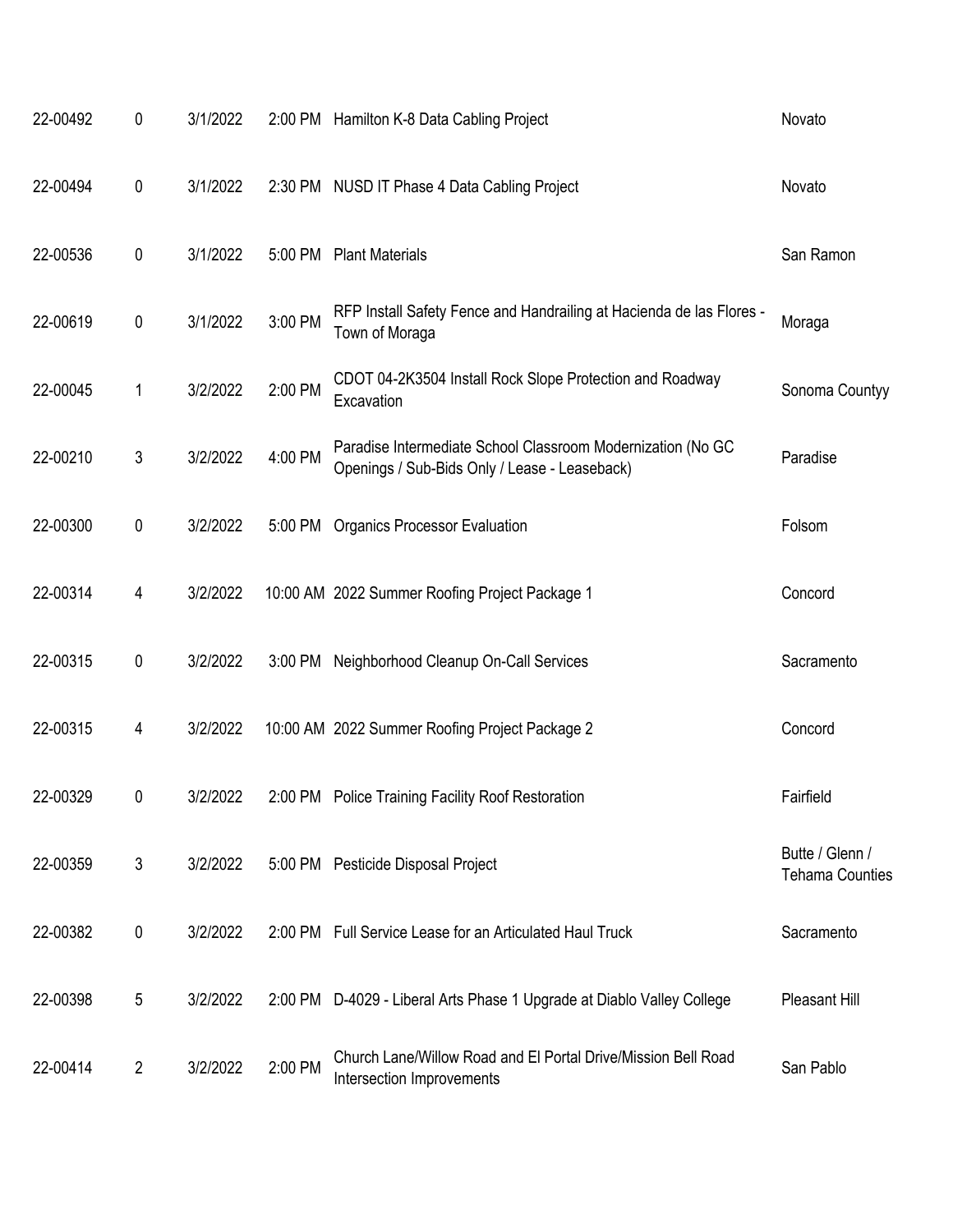| 22-00417 | 1              | 3/2/2022 |         | 2:00 PM Nielsen Park Renovation                                            | Sacramento            |
|----------|----------------|----------|---------|----------------------------------------------------------------------------|-----------------------|
| 22-00435 | 1              | 3/2/2022 |         | 2:00 PM University Airport Runway 17-35 Reconstruction & Widening          | Davis                 |
| 22-00459 | 1              | 3/2/2022 |         | 2:00 PM Markham ES - Sidewalk Replacement Project                          | Vacaville             |
| 22-00468 | 1              | 3/2/2022 |         | 10:00 AM Water Tank #9 Pad & Retaining Wall Improvements                   | <b>Rohnert Park</b>   |
| 22-00481 | 1              | 3/2/2022 |         | 11:00 AM RFP Digital Scoreboard                                            | Santa Rosa            |
| 22-00511 | 1              | 3/2/2022 |         | 1:30 PM 20 Meyer Rd. Slide Repair                                          | San Rafael            |
| 22-00526 | 1              | 3/2/2022 |         | 5:00 PM Architectural Services for Nine Parcels, Magalia Ridge Development | Magalia               |
| 22-00527 | 0              | 3/2/2022 |         | 5:00 PM Engineering Services for Nine Parcels, Magalia Ridge Development   | Magalia               |
| 22-00544 | $\pmb{0}$      | 3/2/2022 |         | 3:00 PM Asphalt Concrete (Rebid)                                           | <b>Various Cities</b> |
| 22-00569 | 0              | 3/2/2022 | 3:00 PM | AutoZone #6768 Tenant Finish Out (Sub-Bids Only / Select Bidders<br>List)  | Anderson              |
| 22-00192 | 2              | 3/3/2022 |         | 10:00 AM Sewer Improvement Project 2021-2022                               | Tiburon               |
| 22-00259 | 5              | 3/3/2022 |         | 2:00 PM Elkhorn Boulevard Extension                                        | Sacramento            |
| 22-00279 | 3              | 3/3/2022 |         | 10:00 AM College Park High School Pool Remodel                             | Pleasant Hill         |
| 22-00287 | $\overline{2}$ | 3/3/2022 |         | 2:00 PM Moraga Commons Park Irrigation Project                             | Moraga                |
| 22-00293 | 0              | 3/3/2022 |         | 3:00 PM ACC3 RTP I/O Replacement Project                                   | Elk Grove             |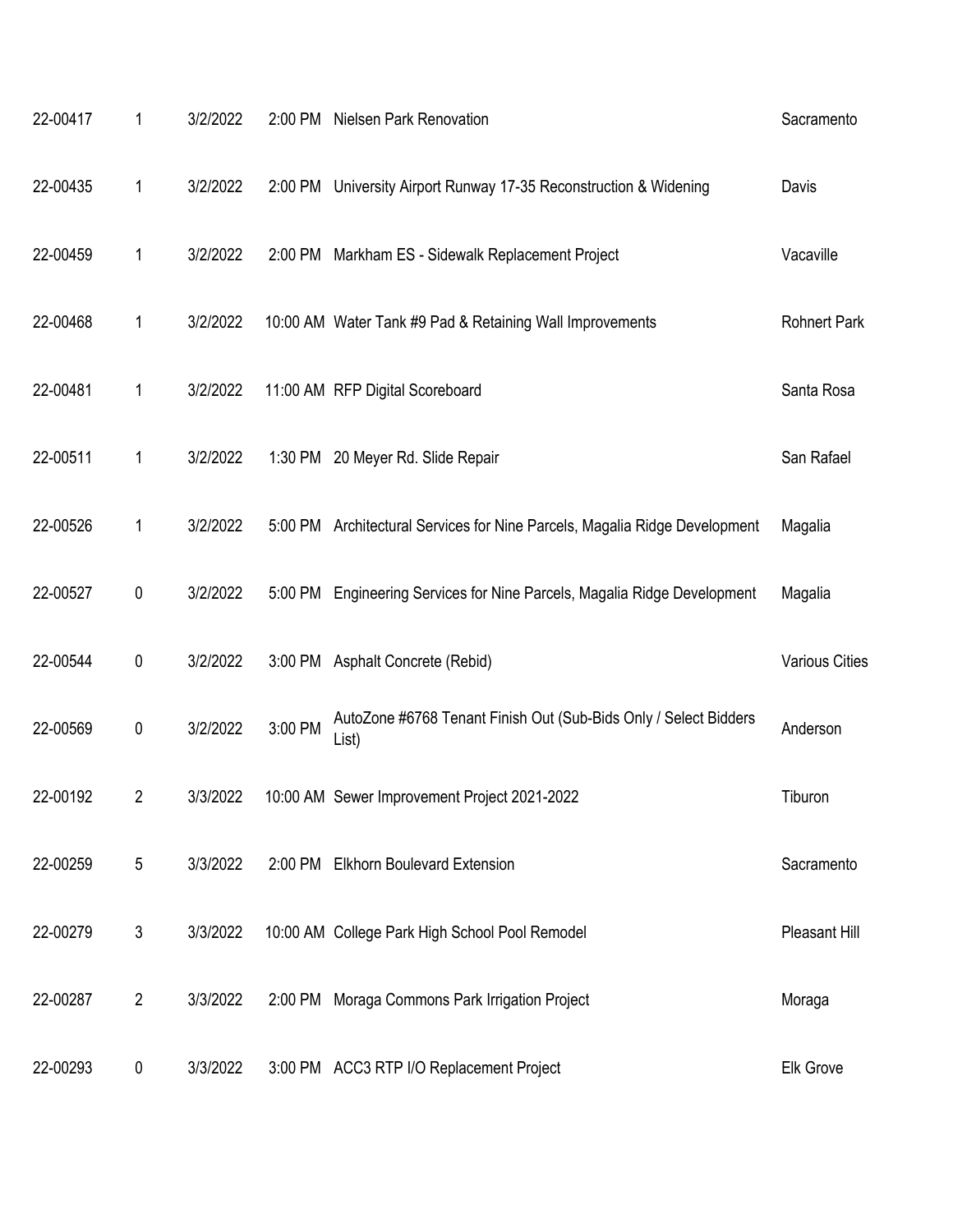| 22-00319 | $\overline{2}$ | 3/3/2022 |           | 2:00 PM Shimada Friendship Park Restroom Building Reconstruction Project | Richmond              |
|----------|----------------|----------|-----------|--------------------------------------------------------------------------|-----------------------|
| 22-00342 | 1              | 3/3/2022 |           | 4:00 PM RFP for Old Auburn Road Complete Streets Project (Phase 1)       | <b>Citrus Heights</b> |
| 22-00354 | $\pmb{0}$      | 3/3/2022 |           | 2:00 PM 2021 Pavement Maintenance Project                                | Fairfield             |
| 22-00357 | 3              | 3/3/2022 |           | 2:00 PM West County Mandarin School Play Structure                       | Pinole                |
| 22-00358 | 1              | 3/3/2022 |           | 3:00 PM Shasta Street Railroad Crossing Improvements Project             | Redding               |
| 22-00362 | 1              | 3/3/2022 |           | 10:00 AM Shiloh Hills Back Up Generator Project                          | Windsor               |
| 22-00375 | 1              | 3/3/2022 |           | 3:00 PM Lower Lateral CCTV Inspection Project                            | Elk Grove             |
| 22-00376 | $\pmb{0}$      | 3/3/2022 |           | 3:00 PM On Call Sewer Trenchless Rehabilitation Services                 | Elk Grove             |
| 22-00397 | 0              | 3/3/2022 |           | 3:00 PM Enclave Parcel 85A Folsom Ranch Medical Center - Concrete        | Folsom                |
| 22-00398 | 0              | 3/3/2022 | $3:00$ PM | Enclave Parcel 85A - Folsom Ranch Medical Center Electrical              | Folsom                |
| 22-00448 | 1              | 3/3/2022 |           | 11:00 AM Edwin A. Smith Community Park - Outdoor Fitness Court Project   | Sacramento            |
| 22-00452 | $\pmb{0}$      | 3/3/2022 |           | 2:00 PM Asphalt Upgrades at Three Sites                                  | Fairfield             |
| 22-00453 | 0              | 3/3/2022 |           | 3:00 PM Vehicle Video Detection Cameras                                  | Sacramento            |
| 22-00485 | $\overline{2}$ | 3/3/2022 |           | 2:30 PM 2022 Slurry Seal Project                                         | <b>Walnut Creek</b>   |
| 22-00508 | 0              | 3/3/2022 |           | 3:00 PM Furnishing Transmission Insulators to the City of Redding        | Redding               |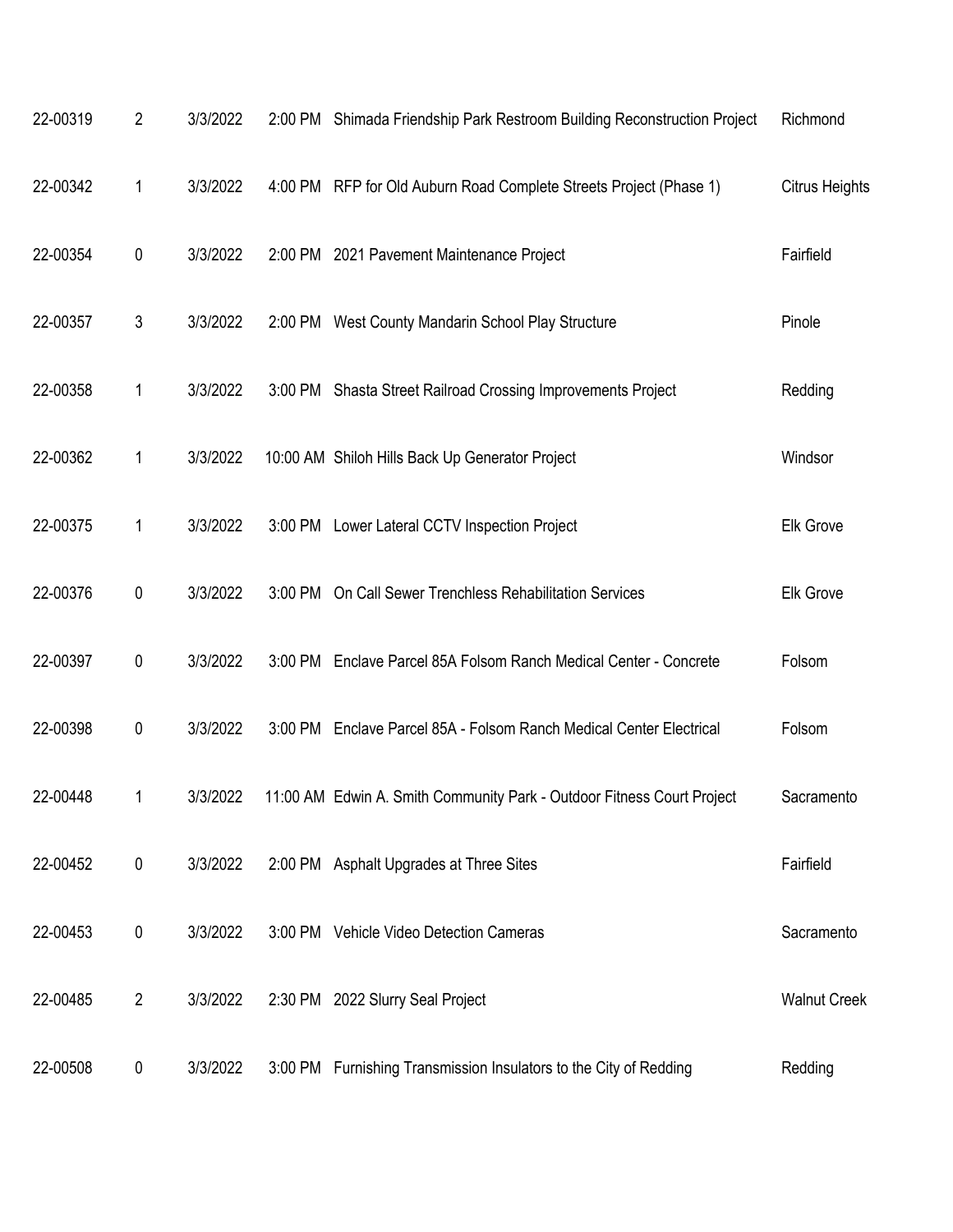| 22-00529 | 0              | 3/3/2022 |         | 3:00 PM Well Services Including Cleaning and Testing                                                                                           | Clearlake  |
|----------|----------------|----------|---------|------------------------------------------------------------------------------------------------------------------------------------------------|------------|
| 22-00575 | 1              | 3/3/2022 |         | 3:00 PM Health and Human Services Breezeway Repairs                                                                                            | San Rafael |
| 22-00245 | $\overline{2}$ | 3/4/2022 |         | 3:00 PM Northern Distribution Center (NDC) Warehouse Improvement Remodel West Sacramento                                                       |            |
| 22-00314 | 4              | 3/4/2022 |         | RFQ/P Lease-Leaseback Construction Services Hiram Johnson HS<br>10:00 AM Stadium Lighting/Bleachers/Concession-Restroom Buildings and<br>Plaza | Sacramento |
| 22-00330 | $\pmb{0}$      | 3/4/2022 | 5:00 PM | RFP NBRID Wastewater Pond No.2 Slope Stabilization Engineering<br>Services                                                                     | Napa       |
| 22-00391 | 0              | 3/4/2022 |         | 3:00 PM Travis AFB Dorm Renovation                                                                                                             | Fairfield  |
| 22-00392 | $\overline{2}$ | 3/4/2022 |         | 5:00 PM Stony Point Apartments (Sub Bids Only)                                                                                                 | Santa Rosa |
| 22-00400 | 3              | 3/4/2022 | 3:00 PM | Turtle Bay Nursery Building (No GC Openings / Sub-Bids Only / Select<br>Bidders)                                                               | Redding    |
| 22-00403 | 0              | 3/4/2022 | 2:00 PM | Cabling Project at Gridley Unified School District                                                                                             | Gridley    |
| 22-00410 | 0              | 3/4/2022 |         | 2:00 PM Pest Management Services                                                                                                               | Santa Rosa |
| 22-00437 | 0              | 3/4/2022 |         | 4:00 PM Public Safety Power Shutdown (PSPS) at the Shasta District Fair                                                                        | Anderson   |
| 22-00441 | 1              | 3/4/2022 |         | 2:00 PM Breed Family Home Rebuild                                                                                                              | Paradise   |
| 22-00443 | $\pmb{0}$      | 3/4/2022 |         | 2:00 PM Victoria House Rehabiliation                                                                                                           | Redding    |
| 22-00457 | 1              | 3/4/2022 |         | 2:00 PM Lund Construction Company HQ (Sub Bids Only)                                                                                           | Sacramento |
| 22-00480 | $\pmb{0}$      | 3/4/2022 |         | 2:00 PM Paint VOC Emissions Tracking and Reporting Services                                                                                    | Sacramento |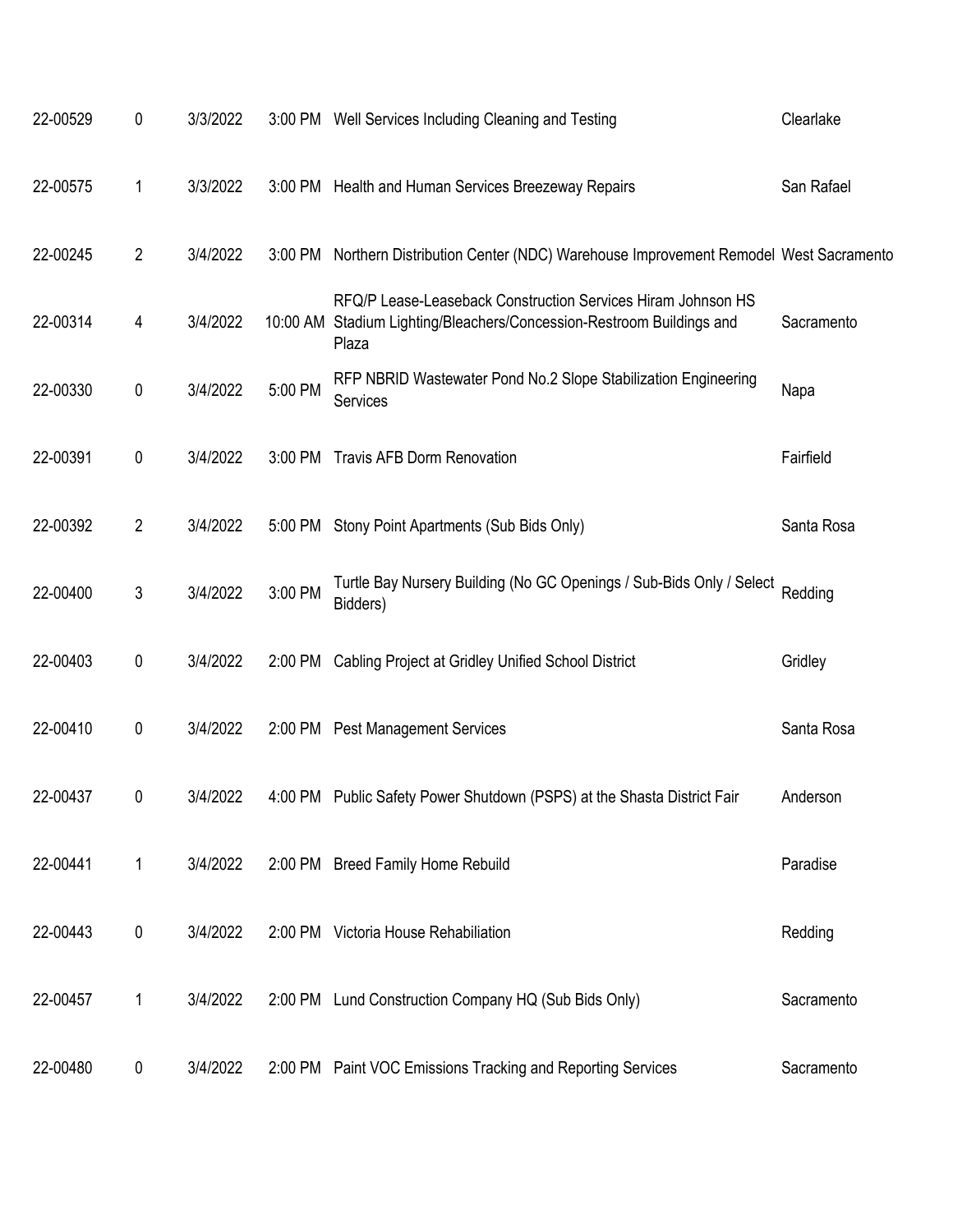| 22-00486 | 0              | 3/4/2022 |           | 3:30 PM Well Drilling & Installation                                                               | Leggett                                |
|----------|----------------|----------|-----------|----------------------------------------------------------------------------------------------------|----------------------------------------|
| 22-00513 | 0              | 3/4/2022 | 1:00 PM   | RFP for Wide Area Network Connections - Walnut Creek Elementary<br><b>School District</b>          | Pleasant Hill &<br><b>Walnut Creek</b> |
| 22-00549 | 0              | 3/4/2022 |           | 2:00 PM On-Call Plumbing Services                                                                  | Sacramento                             |
| 22-00550 | 0              | 3/4/2022 |           | 5:00 PM Active Transportation Plan                                                                 | Woodland                               |
| 22-00555 | 0              | 3/4/2022 |           | 2:00 PM Straw Removal and Disposal Services (Rebid)                                                | Old Shasta                             |
| 22-00491 | 0              | 3/7/2022 |           | 5:00 PM Farmworker Center Housing Septic Tank and Grease Trap Pumping                              | Napa                                   |
| 22-00505 | 0              | 3/7/2022 | 5:00 PM   | Deer Creek Apartments Construction PH II (No GC Openings / Sub-<br>Bids Only)                      | Chico                                  |
| 22-00507 | 0              | 3/7/2022 | $3:00$ PM | Furnishing Padmount Distribution Switches to the City of Redding                                   | Redding                                |
| 22-00547 | 1              | 3/7/2022 |           | 3:00 PM Engineering Services for Muletown Pump Station Generator Project                           | Redding                                |
| 22-00567 | 0              | 3/7/2022 | 2:00 PM   | Highland Elementary School & Shannon Elementary School Exterior<br>Painting                        | San Pablo & Pinole                     |
| 22-00578 | 0              | 3/7/2022 |           | 10:00 AM RFP for Goat Grazing Services                                                             | San Rafael                             |
| 22-00159 | 4              | 3/8/2022 | 2:00 PM   | RFP/Q for Lease-Leaseback Construction Services for Foothill High<br><b>School Aquatic Complex</b> | Sacramento                             |
| 22-00206 | 1              | 3/8/2022 |           | 3:00 PM Automotive Franchise Dealership Parts and Services                                         | Sacramento                             |
| 22-00243 | 1              | 3/8/2022 | 2:00 PM   | Shelton Oaks and Rhodes Terrace Landscape Improvement Project<br>(Rebid)                           | Chico                                  |
| 22-00319 | $\overline{2}$ | 3/8/2022 | 4:00 PM   | On-Call Cleaning & Vacuum Sludge Removal                                                           | Woodland                               |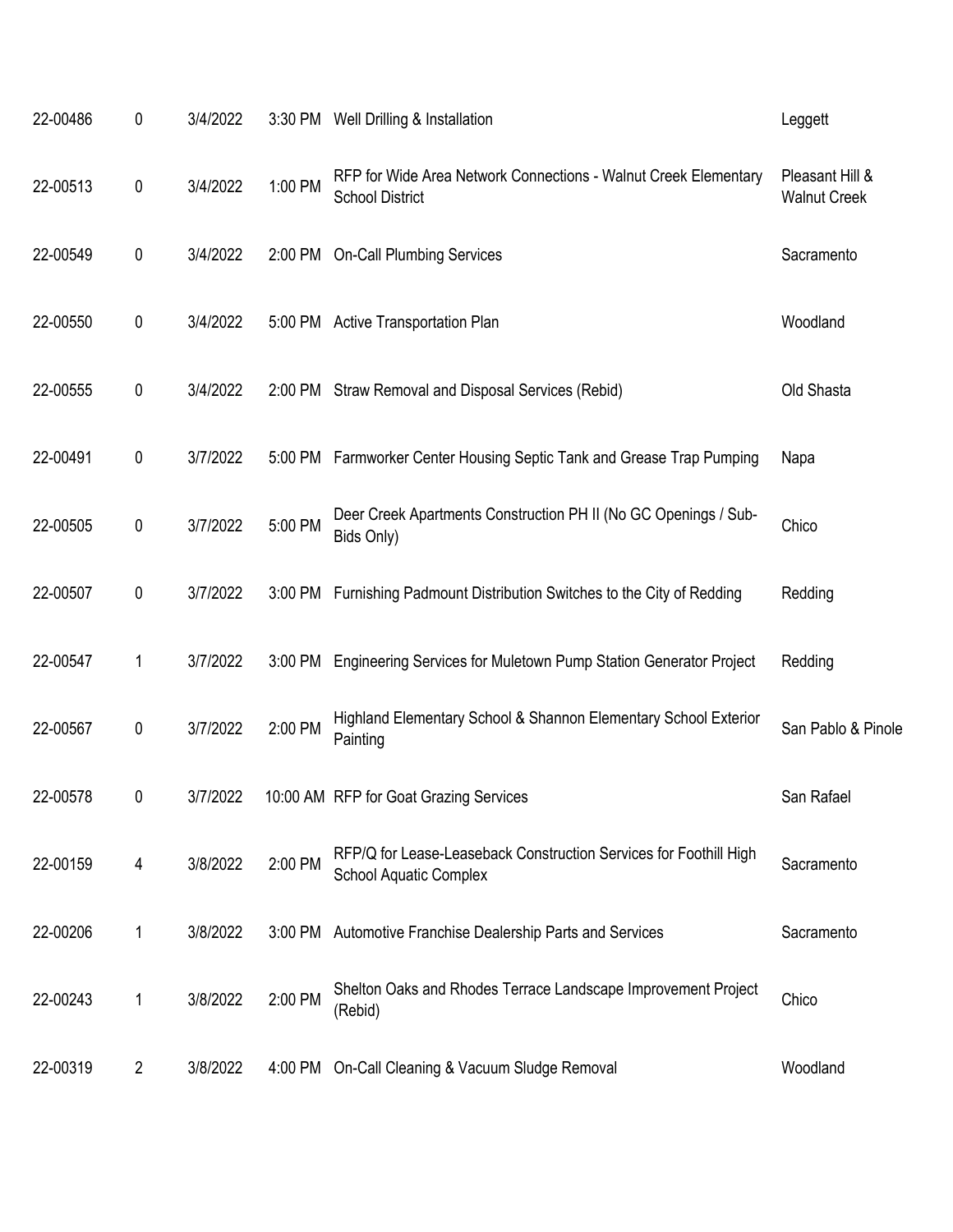| 22-00337 | 1              | 3/8/2022 |         | 4:00 PM RFP Civil/Structural Design Services - City of Brentwood                                                     | Brentwood                   |
|----------|----------------|----------|---------|----------------------------------------------------------------------------------------------------------------------|-----------------------------|
| 22-00338 | $\pmb{0}$      | 3/8/2022 | 4:00 PM | RFP Geotechnical/Construction Materials Testing Services - City of<br>Brentwood                                      | Brentwood                   |
| 22-00345 | 0              | 3/8/2022 | 1:00 PM | Community Power Resiliency Project - Paradise Irrigation District<br>(Rebid)                                         | Paradise                    |
| 22-00353 | 1              | 3/8/2022 |         | 2:00 PM RFQ Painting Services - Interior and Exterior                                                                | San Ramon                   |
| 22-00374 | 0              | 3/8/2022 |         | 10:00 AM Elk Grove Nature Park                                                                                       | Elk Grove                   |
| 22-00400 | $\overline{2}$ | 3/8/2022 | 2:00 PM | Acalanes High School Administration, Kitchen and Cafeteria and Las<br>Lomas High School 600 Building Roofing Project | Lafayette & Walnut<br>Creek |
| 22-00418 | 2              | 3/8/2022 |         | 11:00 AM Discovery Bay Blvd. and Edgeview Dr. Pipeline Replacement Project                                           | Discovery Bay               |
| 22-00424 | 1              | 3/8/2022 |         | 10:00 AM Pool and Spray Park Supplies                                                                                | Elk Grove                   |
| 22-00429 | 0              | 3/8/2022 |         | 3:00 PM COA Futures High School Roofing Project                                                                      | North Highlands             |
| 22-00439 | 1              | 3/8/2022 |         | 11:00 AM Lower Lake Elementary School Campus Fire Alarm Renovation                                                   | Lower Lake                  |
| 22-00446 | 0              | 3/8/2022 |         | 2:00 PM Headworks Influent Pumping Station Odor Control Project                                                      | Davis                       |
| 22-00447 | 1              | 3/8/2022 |         | 2:00 PM CCC Redding Center - Wrought Iron Guardrail Fencing                                                          | Redding                     |
| 22-00461 | 0              | 3/8/2022 |         | 1:00 PM PNF Pike Co Lookout Solar                                                                                    | <b>Brownsville</b>          |
| 22-00470 | $\pmb{0}$      | 3/8/2022 |         | 2:00 PM Del Paso Heights ES Fire Alarm Replacement Project                                                           | Sacramento                  |
| 22-00471 | 0              | 3/8/2022 |         | 2:15 PM Fairbanks ES Fire Alarm Replacement Project                                                                  | Sacramento                  |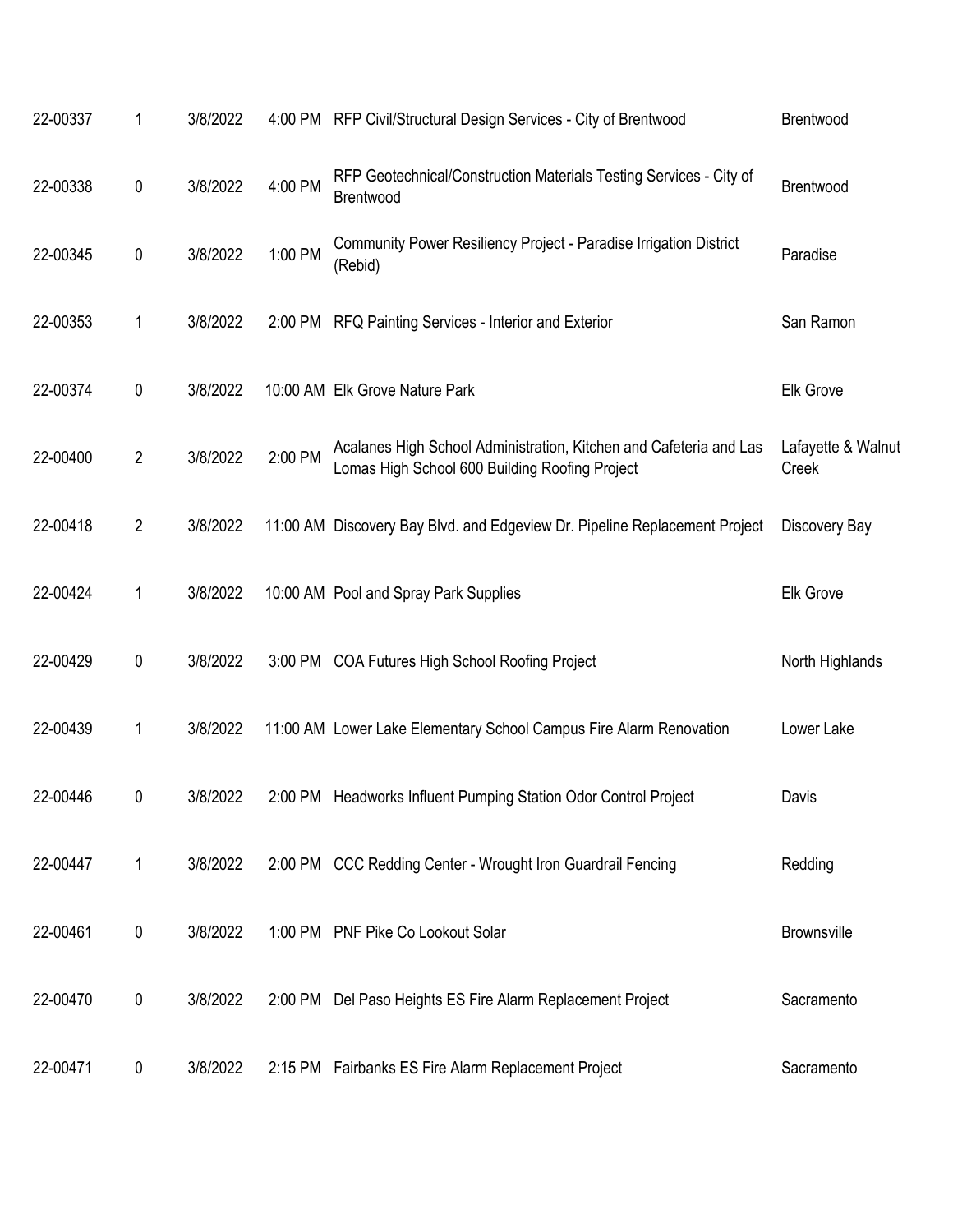| 22-00472 | 0  | 3/8/2022 |         | 2:30 PM Garden Vally Elementary School Fire Alarm Replacement Project                              | Sacramento                       |
|----------|----|----------|---------|----------------------------------------------------------------------------------------------------|----------------------------------|
| 22-00473 | 0  | 3/8/2022 | 2:45 PM | Keema High School Fire Alarm Replacement Project                                                   | Sacramento                       |
| 22-00476 | 0  | 3/8/2022 |         | 2:00 PM 2511 Gunn Rd. Unit #1, Rehab                                                               | Carmichael                       |
| 22-00500 | 0  | 3/8/2022 |         | 10:00 AM RFP Preconstruction and Construction Management Services                                  | Lower Lake                       |
| 22-00509 | 0  | 3/8/2022 | 2:00 PM | Facilities Planning and Management Building and Custodial Storage<br><b>Building HVAC Upgrades</b> | Oroville                         |
| 22-00511 | 0  | 3/8/2022 | 2:00 PM | 2019 Storm Damage Repairs on Gualala Road, CR 501 at MP 0.33<br>Project                            | Mendocino                        |
| 22-00512 | 0  | 3/8/2022 | 2:00 PM | 2019 Storm Damage Repairs on Peachland Road, CR 128 at MP 1.60<br>Project                          | Mendocino                        |
| 22-00512 | 0  | 3/8/2022 | 2:00 PM | San Pablo Sewer Replacement Project                                                                | San Pablo                        |
| 22-00514 | 0  | 3/8/2022 | 2:00 PM | Renovation Job Order Contract - JOC 2021-02                                                        | Davis                            |
| 22-00527 | 1  | 3/8/2022 |         | 2:00 PM RFQ for Janitorial Services - City of San Ramon                                            | San Ramon                        |
| 21-03157 | 15 | 3/9/2022 | 4:00 PM | Furnish Mobile Generator System North Bay Aqueduct                                                 | Solano County                    |
| 22-00015 | 5  | 3/9/2022 | 4:00 PM | Temporary Rock Barriers - 2022, 2023 and 2024, Middle River, Old<br>River, and Grant Line Canal    | San Joaquin &<br>Solano Counties |
| 22-00365 | 0  | 3/9/2022 | 3:30 PM | <b>Alert Warning Notification System</b>                                                           | Sacramento                       |
| 22-00376 | 0  | 3/9/2022 | 5:00 PM | RFQ On-Call CEQA Consulting Services & On-Call Contract Planning<br>Services - City of Antioch     | Antioch                          |
| 22-00383 | 0  | 3/9/2022 | 2:00 PM | <b>Purchase of Terminal Truck Tractor</b>                                                          | Sacramento                       |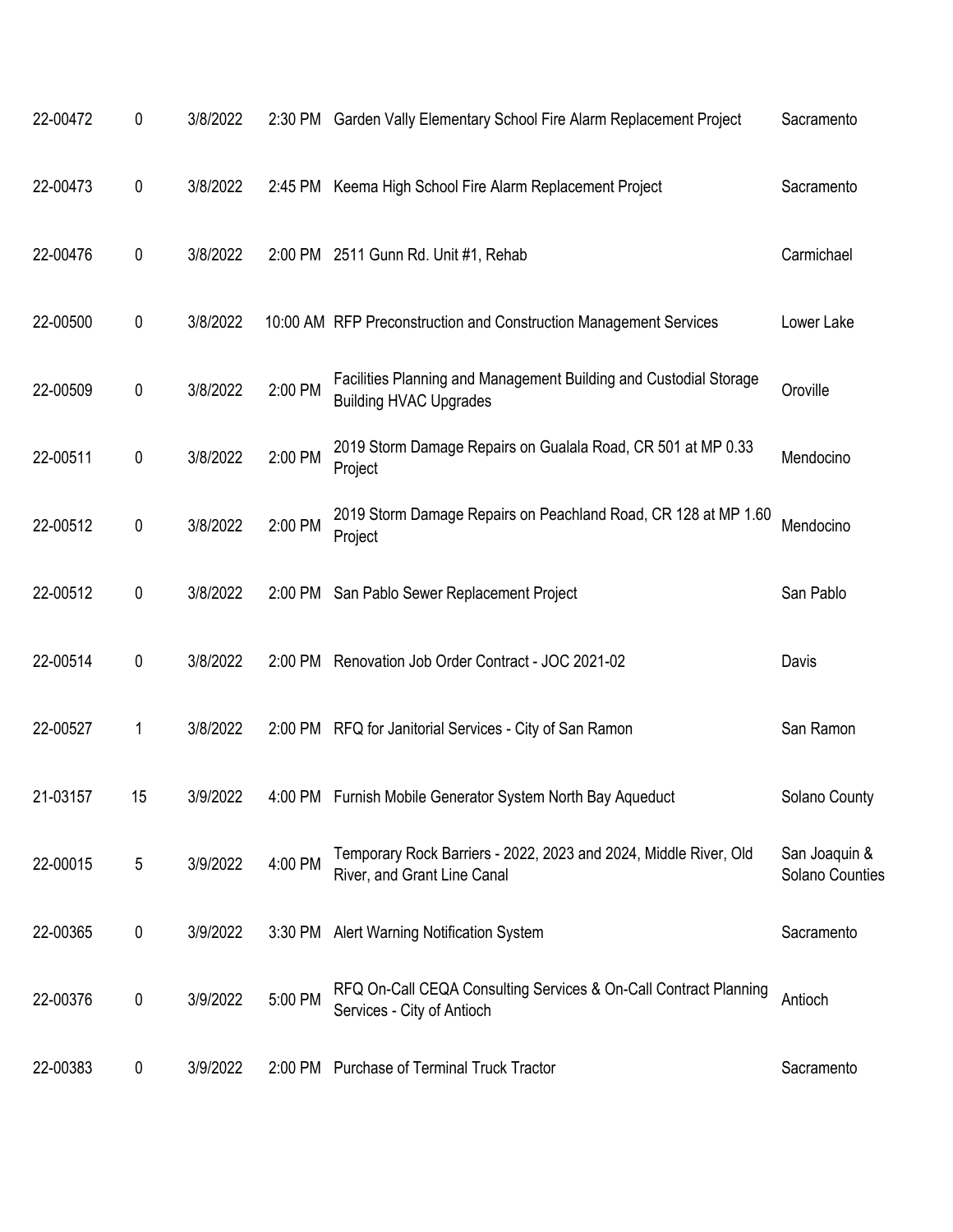| 22-00493 | 0              | 3/9/2022  |           | 1:00 PM Dan O Root Marquee Install                                                                                                                            | Suisun City             |
|----------|----------------|-----------|-----------|---------------------------------------------------------------------------------------------------------------------------------------------------------------|-------------------------|
| 22-00516 | 0              | 3/9/2022  |           | 2:00 PM Duckhorn Drive Safety Improvement Project                                                                                                             | Sacramento              |
| 22-00517 | 0              | 3/9/2022  |           | 2:00 PM HSIP 8 Mast Arm Signal Improvements                                                                                                                   | Sacramento              |
| 22-00524 | 0              | 3/9/2022  |           | 2:00 PM Tennis Court Upgrades at Three Sites                                                                                                                  | Fairfield               |
| 22-00559 | 0              | 3/9/2022  | $3:00$ PM | 2022 Residential Street Resurfacing Project                                                                                                                   | Citrus Heights          |
| 22-00565 | $\pmb{0}$      | 3/9/2022  | 2:00 PM   | Murphy Elementary School & Olinda Elementary School Exterior<br>Painting                                                                                      | Richmond                |
| 22-00602 | 0              | 3/9/2022  |           | 12:00 PM Static Display Aircraft Painting - Travis AFB                                                                                                        | Fairfield               |
| 22-00017 | 0              | 3/10/2022 | 2:00 PM   | Maintenance, Service, and Repair of Compressors and Pressure<br>Tanks at San Francisco Oakland Bay Bridge Toll Bridge Region in<br>District 04 (DOT #04A6287) | <b>Various Counties</b> |
| 22-00222 | $\overline{2}$ | 3/10/2022 | 2:00 PM   | <b>Manor Tank Rehabilitation Project</b>                                                                                                                      | Petaluma                |
| 22-00250 | 5              | 3/10/2022 |           | 2:00 PM Vacaville High School Improvements Project                                                                                                            | Vacaville               |
| 22-00338 | 2              | 3/10/2022 |           | 2:00 PM Woodland Star Charter School Phase 1 (Sub Bids Only)                                                                                                  | Sonoma                  |
| 22-00352 | 1              | 3/10/2022 |           | 2:00 PM McCoy Creek Trail Phase 2 Improvements                                                                                                                | Suisun City             |
| 22-00409 | 1              | 3/10/2022 | 5:00 PM   | RFQ On-Call Transportation Engineering Services (2022-2025) and<br>Pre-Qualified Shortlist (2022-2024)                                                        | Martinez                |
| 22-00427 | 0              | 3/10/2022 |           | 2:00 PM COVID Drinking Fountain Upgrades - Bid Package 2                                                                                                      | Sacramento              |
| 22-00427 | 0              | 3/10/2022 | 5:00 PM   | RFQ On-Call Structural Engineering Consulting Services (2022-2025)<br>and Pre-Qualified Shortlist for Structural Engineering Consulting<br>Services           | Martinez                |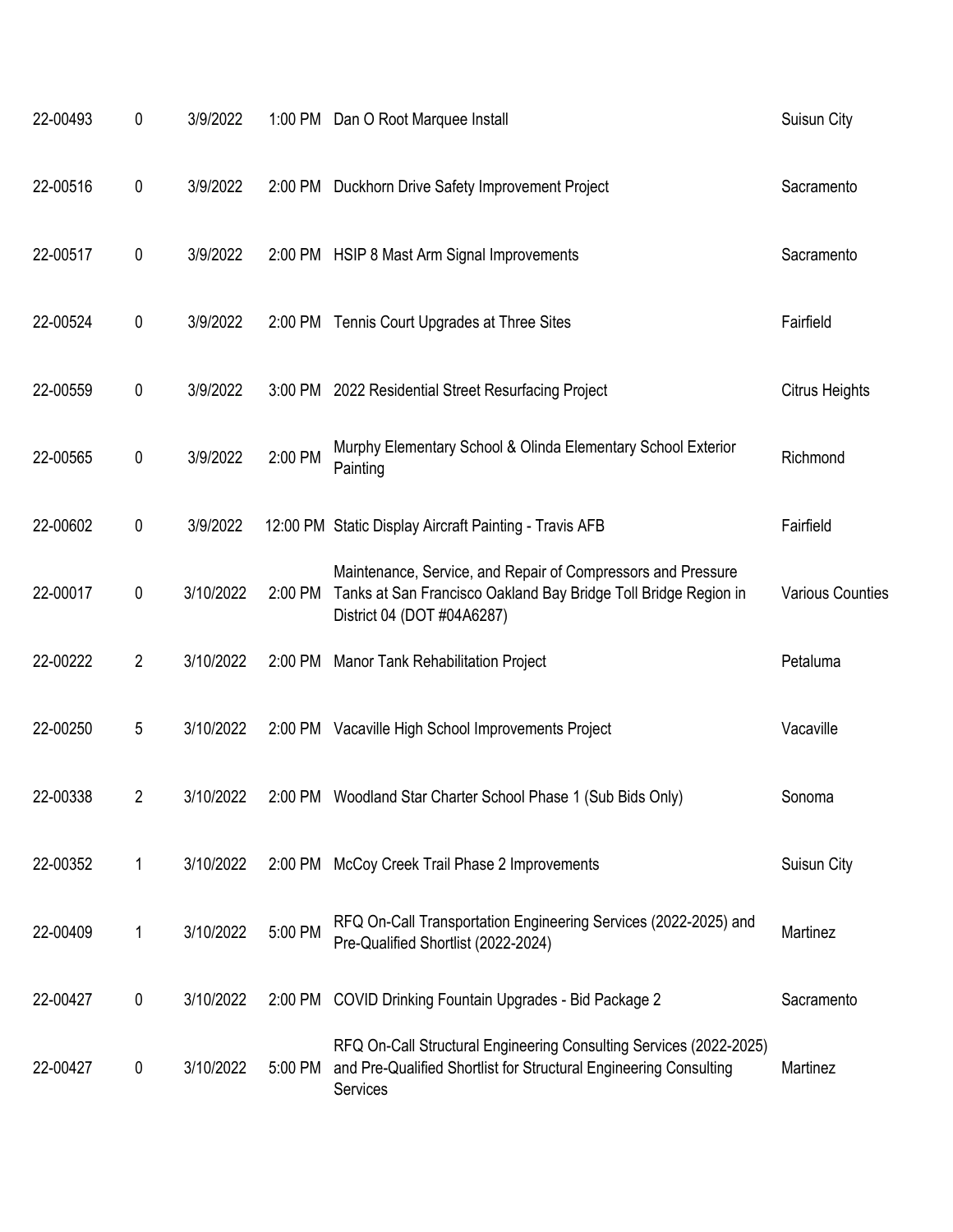| 22-00432 | 1              | 3/10/2022 |           | 2:00 PM Deer Ridge Frontage Landscaping Improvements Project                                                  | Brentwood             |
|----------|----------------|-----------|-----------|---------------------------------------------------------------------------------------------------------------|-----------------------|
| 22-00433 | 0              | 3/10/2022 | 3:00 PM   | On-Call Overhead Door Maintenance & Repair                                                                    | <b>Various Cities</b> |
| 22-00442 | $\pmb{0}$      | 3/10/2022 | 2:00 PM   | Oroville Municipal Airport Crack Seal Runway 2-20 and Associated<br>Taxiways                                  | Oroville              |
| 22-00450 | 0              | 3/10/2022 |           | 10:00 AM Elk Grove Park Parking Lot Rehabilitation                                                            | <b>Elk Grove</b>      |
| 22-00455 | 0              | 3/10/2022 | 3:00 PM   | Sludge Storage Basins Battery 1 Anchor Replacement Rehabilitation<br>Project                                  | <b>Elk Grove</b>      |
| 22-00458 | 0              | 3/10/2022 | 4:00 PM   | RFQ for the FY23/FY24 Untreated Water Facilities Improvements and<br><b>Reservoir Rehabilitation Projects</b> | <b>Various Cities</b> |
| 22-00479 | 1              | 3/10/2022 | 2:00 PM   | Light Rail Vehicle Seat Reupholstery Services                                                                 | Sacramento            |
| 22-00482 | $\pmb{0}$      | 3/10/2022 | 4:00 PM   | RFP: Architectural/Engineering Preliminary Design and Environmental<br>Services                               | Santa Rosa            |
| 22-00487 | 0              | 3/10/2022 | 3:00 PM   | Mangini Ranch 1E Bungalows and Southpointe Drive Electrical                                                   | Folsom                |
| 22-00488 | 0              | 3/10/2022 | $3:00$ PM | Mangini Ranch 1E Bungalows and Southpointe Drive Concrete                                                     | Folsom                |
| 22-00553 | 0              | 3/10/2022 | 2:00 PM   | Construction Management Services for Gridley Unified School District<br>(RFQ)                                 | Gridley               |
| 22-00573 | 0              | 3/10/2022 |           | 1:00 PM Arlington Blvd. Guardrail Replacement Project                                                         | El Cerrito            |
| 22-00577 | 0              | 3/10/2022 | 2:00 PM   | Upgrade Automated Gate System and Furnish and Install Wireless<br><b>Controllers and Transmitters</b>         | Sacramento            |
| 22-00078 | $\overline{2}$ | 3/11/2022 |           | 3:30 PM RCCC / Main Jail CCTV Maintenance and Software Support                                                | Sacramento            |
| 22-00401 | 0              | 3/11/2022 | 2:00 PM   | E-rate Category 2 Cabling and Network Electronics for Redding<br><b>School District</b>                       | Redding               |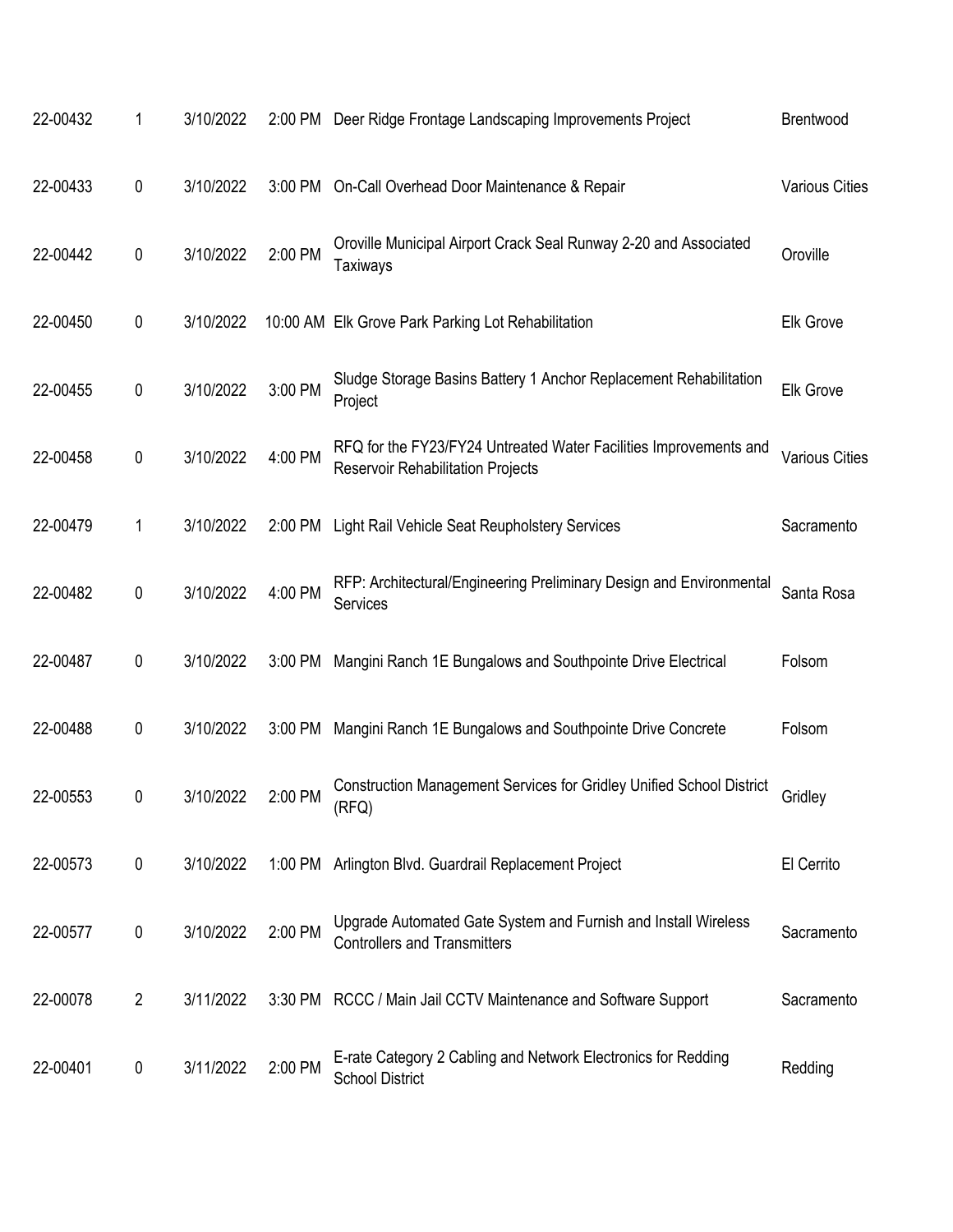| 22-00407 | 1              | 3/11/2022 | 10:00 AM | RFP Lease-Leaseback Construction Services For Katherine Johnson<br>Middle School New Construction                                   | Sacramento          |
|----------|----------------|-----------|----------|-------------------------------------------------------------------------------------------------------------------------------------|---------------------|
| 22-00428 | 0              | 3/11/2022 | 4:00 PM  | On-Call Civil Engineering Consulting Services (2022-2025) and Pre-<br>Qualified Shortlist for Civil Engineering Consulting Services | Martinez            |
| 22-00495 | 1              | 3/11/2022 | 5:00 PM  | RFP - Design Engineering Services for Plumas Lake Boulevard SR 70<br>Interchange Project Phase 2                                    | Plumas Lake         |
| 22-00545 | 0              | 3/11/2022 | 2:00 PM  | Parents & Friends Cypress Street Residential Care Facility for the<br>Elderly                                                       | Fort Bragg          |
| 22-00556 | 0              | 3/11/2022 | 2:00 PM  | Rehabilitate Runway Lighting and Signage                                                                                            | Colusa              |
| 22-00565 | 0              | 3/11/2022 | 2:00 PM  | Darrah Springs Hatchery Facility Maintenance and Repair                                                                             | Paynes Creek        |
| 22-00566 | 0              | 3/11/2022 | 2:00 PM  | Trinity River Hatchery Facility Maintenance and Repair                                                                              | Lewiston            |
| 22-00567 | 0              | 3/11/2022 | 2:00 PM  | Crystal Lake Hatchery Facility Maintenance and Repair                                                                               | Cassel              |
| 22-00323 | 1              | 3/14/2022 | 3:00 PM  | SR 273 Multimodal Corridor Plan - Consultant Services                                                                               | Shasta County       |
| 22-00452 | $\overline{2}$ | 3/14/2022 |          | 2:00 PM Parkmead Elementary School Exterior Paint Project                                                                           | <b>Walnut Creek</b> |
| 22-00453 | 3              | 3/14/2022 |          | 2:00 PM Buena Vista Elementary School Exterior Paint Project                                                                        | <b>Walnut Creek</b> |
| 22-00454 | $\overline{2}$ | 3/14/2022 |          | 2:00 PM Walnut Heights Elementary School Exterior Paint Project                                                                     | <b>Walnut Creek</b> |
| 22-00485 | 0              | 3/14/2022 | 4:30 PM  | Parking Lot Sweeping and Pressure Washing and/or Steam Cleaning<br>Services                                                         | Carmichael          |
| 22-00603 | 0              | 3/14/2022 | 2:00 PM  | Maintenance & Monitoring of the Las Gallinas Creek Watershed<br><b>Riparian Enhancement Planting</b>                                | San Rafael          |
| 22-00459 | 0              | 3/15/2022 | 1:00 PM  | Pipeline Cleaning & Televising Phase 2                                                                                              | Martinez            |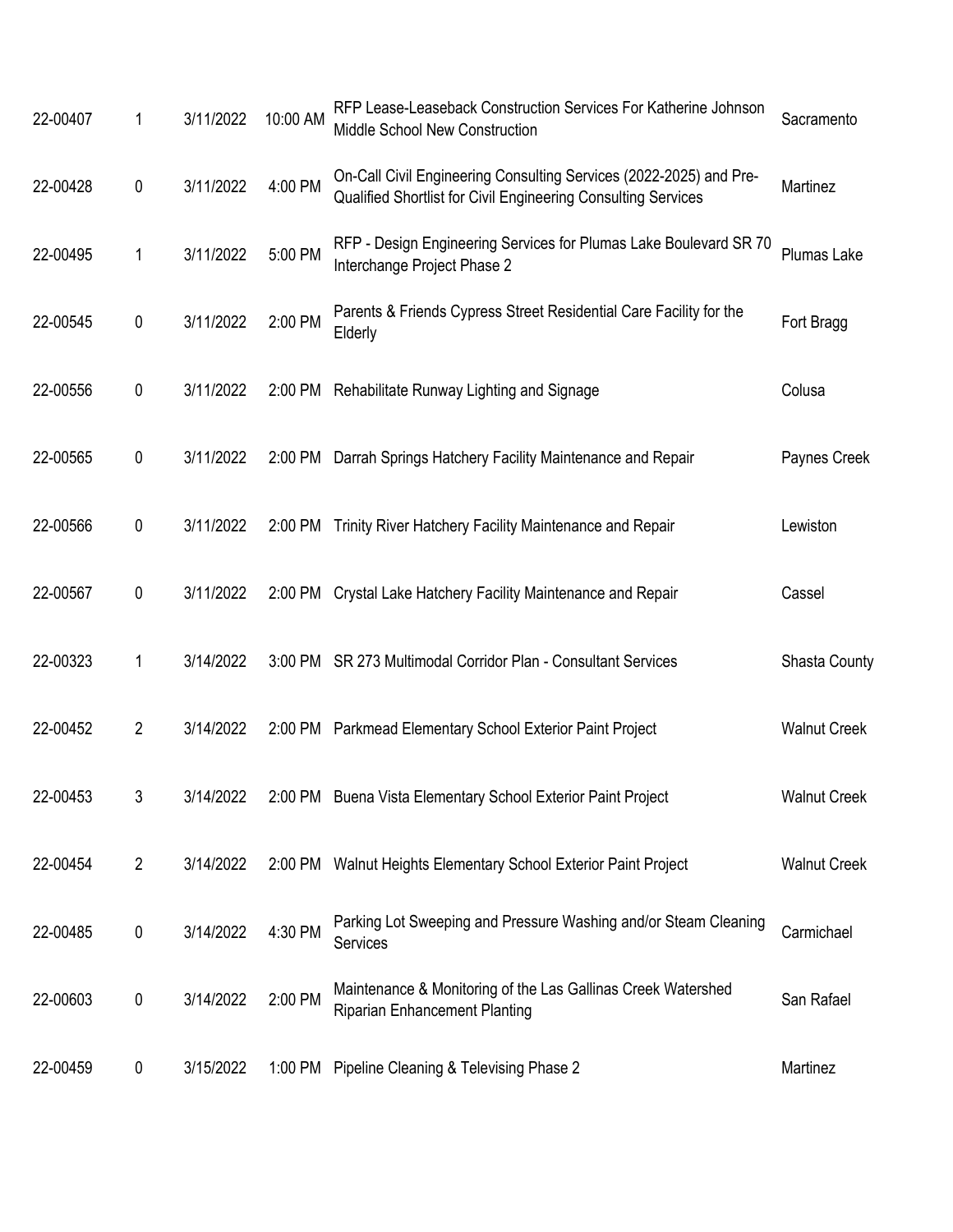| 22-00492 | 0         | 3/15/2022 |          | 4:00 PM RFQ Pest Control Applicator Services                                                     | Napa       |
|----------|-----------|-----------|----------|--------------------------------------------------------------------------------------------------|------------|
| 22-00497 | $\pmb{0}$ | 3/15/2022 | 10:00 AM | Water Treatment Plant Backwash and Recycled Water Capacity<br>Project                            | Folsom     |
| 22-00498 | 0         | 3/15/2022 |          | 11:00 AM Lower Lake High School Track                                                            | Lower Lake |
| 22-00513 | 1         | 3/15/2022 | 2:00 PM  | Bridge Seismic Retrofit Project on Eureka Hill Road Over Garcia River Mendocino                  |            |
| 22-00523 | 0         | 3/15/2022 | 2:00 PM  | Old Redwood Highway Traffic Flow Improvements Project                                            | Cotati     |
| 22-00538 | $\pmb{0}$ | 3/15/2022 | 2:00 PM  | Terra Linda and Buena Vista Sewer and Water Replacement - Phase                                  | Santa Rosa |
| 22-00539 | 1         | 3/15/2022 |          | 1:15 PM Mesa Vista Roofing Project                                                               | Oroville   |
| 22-00540 | 1         | 3/15/2022 | 1:00 PM  | <b>Carmichael Roofing Project</b>                                                                | Chico      |
| 22-00560 | 0         | 3/15/2022 | 2:00 PM  | Playground Installation at Various Sites                                                         | Fairfield  |
| 22-00576 | $\pmb{0}$ | 3/15/2022 | 2:00 PM  | 2022 Annual Pavement Rehabilitation Contract 1 - Roadway<br><b>Preparation and Concrete Work</b> | Novato     |
| 22-00577 | 0         | 3/15/2022 | 2:00 PM  | City of Piedmont 2021 Pavement Project                                                           | Piedmont   |
| 22-00582 | $\pmb{0}$ | 3/15/2022 |          | 2:15 PM Keema High School Clock/Bell/PA Upgrade Project                                          | Sacramento |
| 22-00583 | 0         | 3/15/2022 |          | 2:00 PM Fairbanks Elementary School Clock/Bell/PA Upgrade Project                                | Sacramento |
| 22-00592 | $\pmb{0}$ | 3/15/2022 |          | 10:00 AM Traffic Modules and LED Traffic Spares                                                  | Sacramento |
| 22-00062 | 0         | 3/16/2022 |          | 2:00 PM CDOT 04-1W9604 Cold Plane AC Pavement and Place HMA (Type A) Solano County               |            |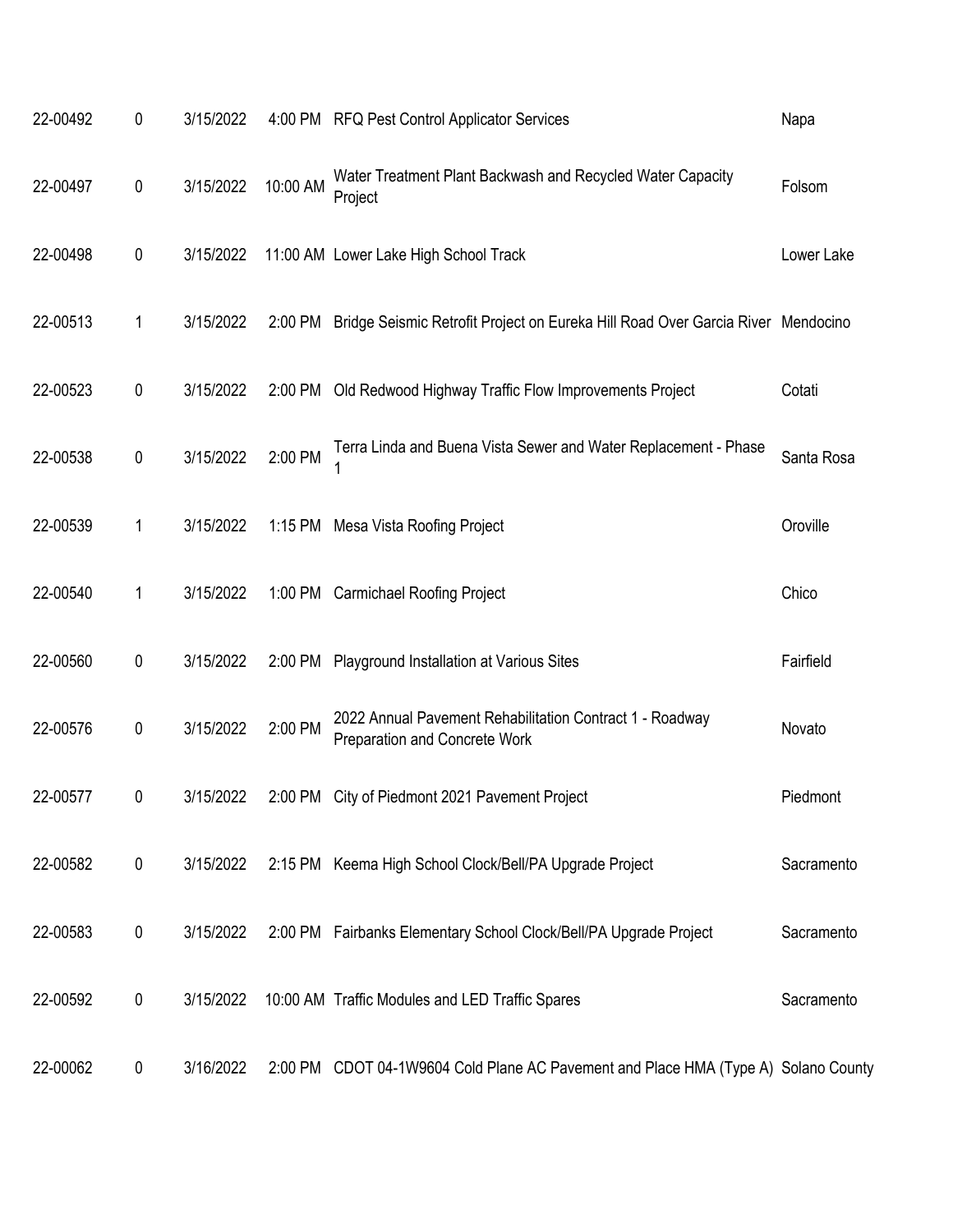| 22-00070 | 0              | 3/16/2022 | 2:00 PM | CDOT 03-2G3304 Clean and Inspect Culvert and Place Cured-In-<br>Place Pipeliner        | <b>Yolo County</b>  |
|----------|----------------|-----------|---------|----------------------------------------------------------------------------------------|---------------------|
| 22-00317 | 1              | 3/16/2022 |         | 2:00 PM Dry Creek Water Treatment Plant Upgrades                                       | Healdsburg          |
| 22-00414 | 0              | 3/16/2022 |         | 11:30 AM Architectural Professional Services                                           | Fairfield           |
| 22-00525 | 0              | 3/16/2022 |         | 11:00 AM Sheldon High School, Greenhouse and Animal Facility                           | Sacramento          |
| 22-00589 | 1              | 3/16/2022 |         | 2:00 PM Signorello Winery Fermentation Building (Sub Bids Only)                        | Napa                |
| 22-00595 | 0              | 3/16/2022 | 3:00 PM | Furnishing Single-Phase, Pole-Type Distribution Transformers to the<br>City of Redding | Redding             |
| 22-00599 | 0              | 3/16/2022 |         | 10:00 AM East Cotati Avenue Paving                                                     | <b>Rohnert Park</b> |
| 21-03750 | 6              | 3/17/2022 |         | 10:00 AM Gladys Drive & Vicinity Main Replacement Project                              | Pleasant Hill       |
| 22-00250 | $\overline{2}$ | 3/17/2022 |         | 2:45 PM Fairfax Library Garden Improvement Project                                     | Fairfax             |
| 22-00331 | 1              | 3/17/2022 |         | 2:00 PM RFP Fitch Well Field UV Treatment Project                                      | Healdsburg          |
| 22-00449 | 0              | 3/17/2022 |         | 2:00 PM Petaluma Municipal Airport - Based Aircraft Apron Rehabilitation               | Petaluma            |
| 22-00490 | 0              | 3/17/2022 |         | 2:00 PM Street Improvements 2022                                                       | Shasta Lake         |
| 22-00524 | 0              | 3/17/2022 |         | 2:00 PM 2022 Surface Seal Project                                                      | Lafayette           |
| 22-00530 | 0              | 3/17/2022 |         | 3:00 PM Yolo County Airport Runway 16-34 Runups Aprons                                 | Davis               |
| 22-00537 | 0              | 3/17/2022 |         | 10:00 AM 2022 Slurry Seal Project                                                      | San Anselmo         |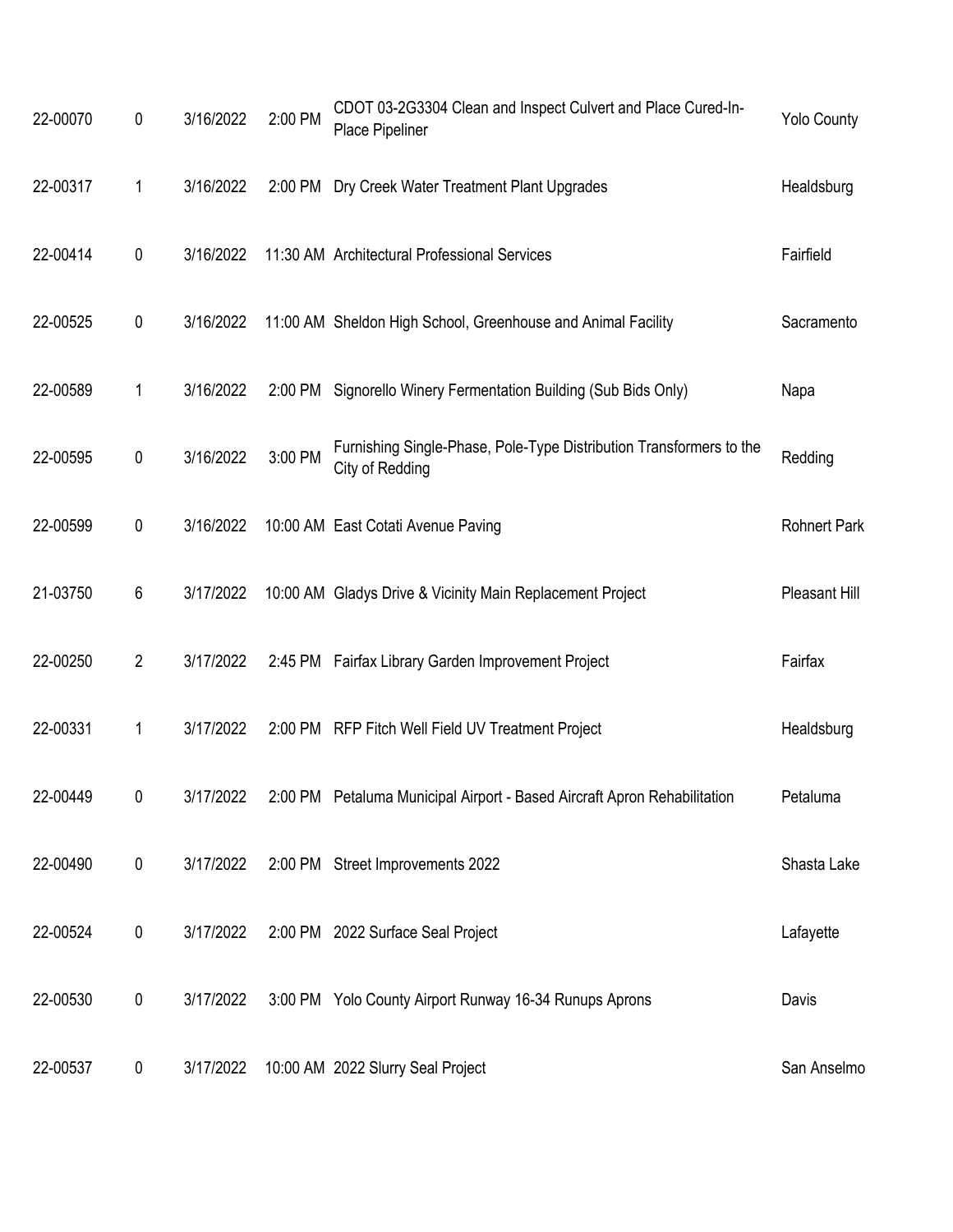| 22-00541 | 0         | 3/17/2022 |          | 2:00 PM Petaluma Community Sports Fields Baseball Diamond Project                                      | Petaluma                     |
|----------|-----------|-----------|----------|--------------------------------------------------------------------------------------------------------|------------------------------|
| 22-00542 | 0         | 3/17/2022 | 9:00 AM  | SACE SPK ARCF LAR Project 2 - Erosion Control, Bank Protection,<br>and Stabilization Sites 2-2 and 2-3 | Sacramento                   |
| 22-00544 | $\pmb{0}$ | 3/17/2022 |          | 2:00 PM Power Line Road Improvement Project - Phase 1.5B                                               | Sacramento                   |
| 22-00554 | 0         | 3/17/2022 | 10:00 AM | Restroom Renovations for the Richard McGee Correctional Training<br>Center (CTC) REBID                 | Galt                         |
| 22-00562 | 0         | 3/17/2022 |          | 4:00 PM RFP Department of Public Works On-call Environmental Services                                  | <b>Elk Grove</b>             |
| 22-00578 | 0         | 3/17/2022 |          | 3:30 PM Mangini Ranch Phase 3 Villages 1, 2 & 3 Wet Utilities                                          | Folsom                       |
| 22-00604 | $\pmb{0}$ | 3/17/2022 |          | 2:00 PM Security Camera Installation Various Sites, Phase 1                                            | Danville & San<br>Ramon      |
| 22-00614 | 0         | 3/17/2022 |          | 3:00 PM CRAFCO Crack Sealant                                                                           | Martinez                     |
| 22-00568 | 0         | 3/18/2022 |          | 4:30 PM RFP - Partition Wall Installation                                                              | Marysville                   |
| 22-00573 | 0         | 3/18/2022 |          | 2:00 PM RFP 901634 - Partition Wall Installation                                                       | Marysville                   |
| 22-00585 | 0         | 3/18/2022 |          | 3:00 PM Olivehurst Community Park Spray Park Project-Rebid                                             | Olivehurst                   |
| 22-00588 | 0         | 3/18/2022 |          | 4:00 PM RFP Shaded Fuel Break Creation and Ladder Fuel Removal                                         | Folsom                       |
| 22-00304 | 1         | 3/21/2022 |          | 2:00 PM Berry Brush Stewardship IRSC (Fire Salvage)                                                    | Berry Creek / Brush<br>Creek |
| 22-00551 | $\pmb{0}$ | 3/21/2022 |          | 11:00 AM Pokelma and Northwoods Park Resurfacing of Tennis Courts                                      | <b>Citrus Heights</b>        |
| 22-00289 | 0         | 3/22/2022 |          | 2:00 PM Job Order Contract (JOC) 33, 34, 35, 36                                                        | Sacramento                   |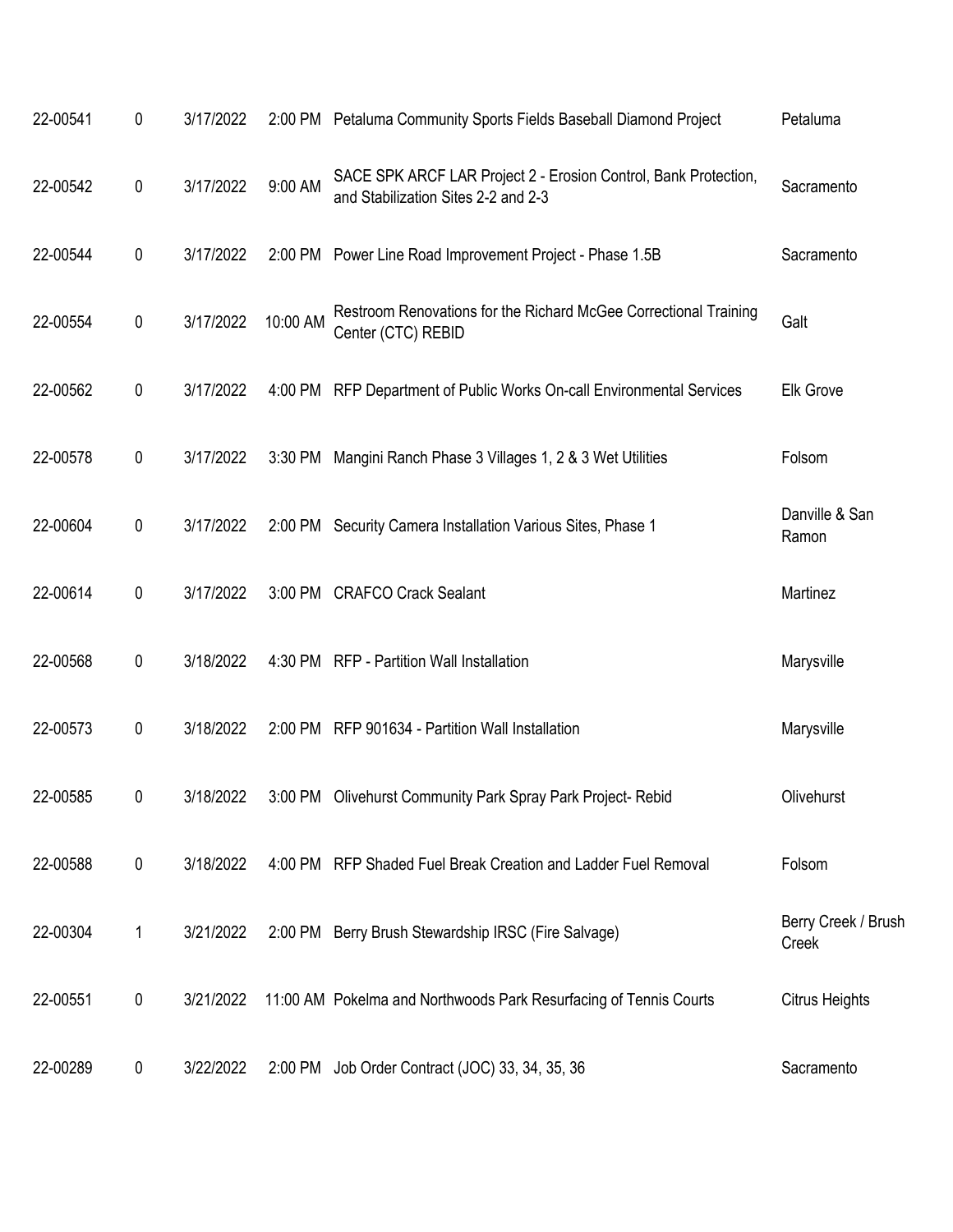| 22-00295 | 0                | 3/22/2022 |          | 2:00 PM Low Floor Vehicle Platform Conversion Phase 1                                                        | Sacramento        |
|----------|------------------|-----------|----------|--------------------------------------------------------------------------------------------------------------|-------------------|
| 22-00572 | 0                | 3/22/2022 |          | 3:00 PM Red Bluff Munipical Airport Apron Project                                                            | <b>Red Bluff</b>  |
| 22-00580 | $\pmb{0}$        | 3/22/2022 |          | 2:15 PM MLK Tech Academy Clock/Bell/PA Upgrade Project                                                       | Sacramento        |
| 22-00581 | $\boldsymbol{0}$ | 3/22/2022 |          | 2:00 PM Foothill High School Clock/Bell/PA Upgrade Project                                                   | Sacramento        |
| 22-00593 | 0                | 3/22/2022 | 2:00 PM  | Chiles Road Water Main Replacement                                                                           | Davis             |
| 22-00594 | $\pmb{0}$        | 3/22/2022 | 3:00 PM  | Benton Airpark Runway and Taxiway Connector Pavement<br>Preservation and Magnetic Variations Updates Project | Redding           |
| 22-00608 | $\boldsymbol{0}$ | 3/22/2022 | 2:00 PM  | <b>Street Light Repair</b>                                                                                   | Danville          |
| 22-00071 | $\pmb{0}$        | 3/24/2022 | 2:00 PM  | CDOT 03-0H6704 Install Fiber Optic Cable Systems & Construct<br><b>MVPs</b>                                  | Sacramento County |
| 22-00072 | 0                | 3/24/2022 |          | 2:00 PM CDOT 02-4H6704 Construct Building Addition                                                           | Shasta County     |
| 22-00478 | 0                | 3/24/2022 | 4:00 PM  | Preventative Maintenance Services for Auto Gate & Access Control<br>Equipment                                | Sacramento        |
| 22-00537 | 0                | 3/24/2022 |          | 2:00 PM Akard Dog Park Conversion Project                                                                    | Shasta Lake       |
| 22-00561 | $\pmb{0}$        | 3/24/2022 |          | 2:00 PM Streetlights on Coyle Avenue, Hillsdale Boulevard and Watt Avenue                                    | Sacramento        |
| 22-00574 | $\pmb{0}$        | 3/24/2022 | 3:00 PM  | Toll Brothers at Folsom Ranch Phase 2 Backbone Improvements                                                  | Folsom            |
| 22-00593 | $\pmb{0}$        | 3/24/2022 | 11:00 AM | Demolition of Existing Residential and Secondary Structures -<br><b>Community Center</b>                     | Antioch           |
| 22-00596 | 0                | 3/24/2022 | 2:00 PM  | Sacramento International Airport East Vault Bus Lot Expansion                                                | Sacramento        |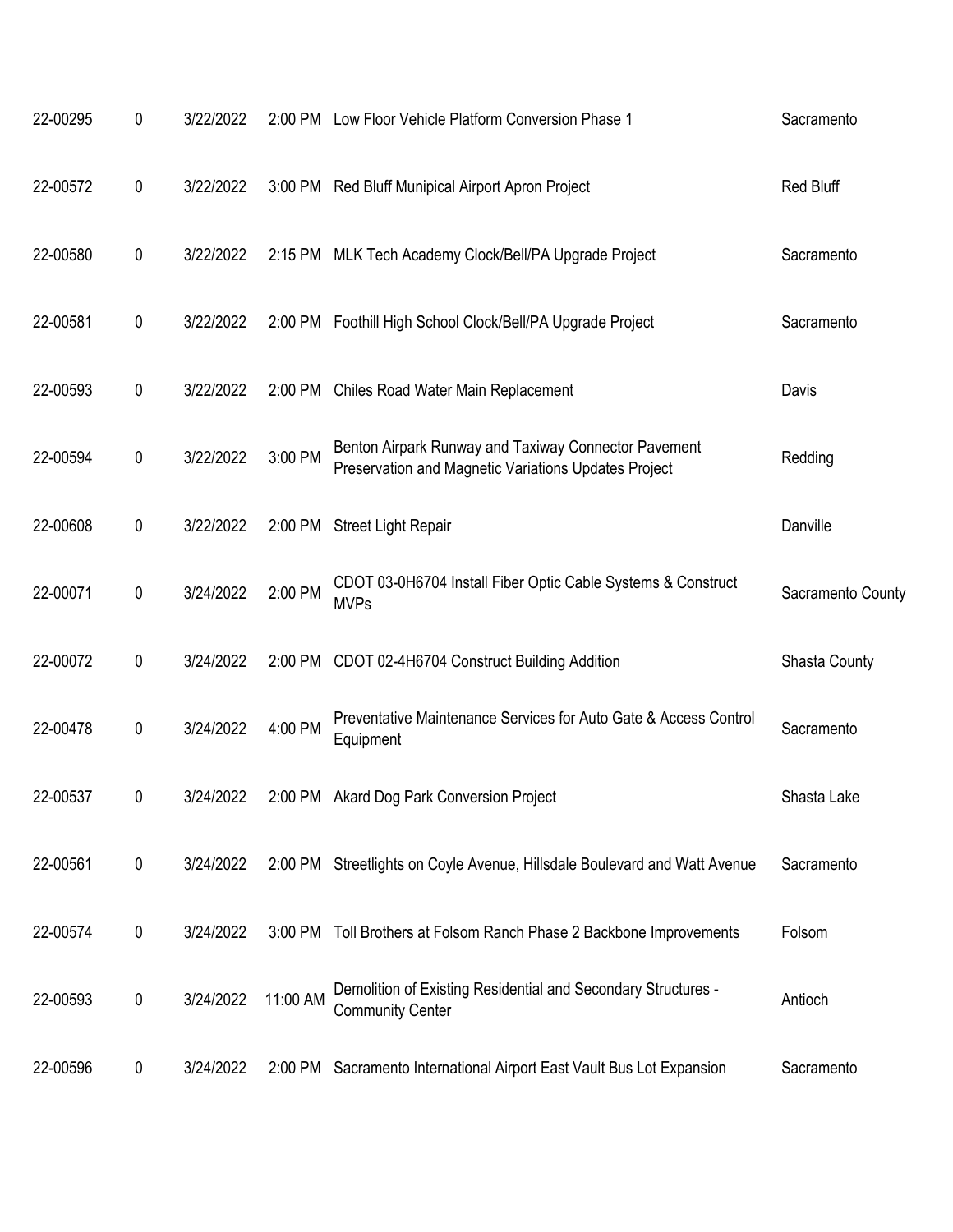| 22-00605 | 0         | 3/24/2022 |         | 2:00 PM EWWTP Well 3 Drilling                                                                        | Vacaville                                           |
|----------|-----------|-----------|---------|------------------------------------------------------------------------------------------------------|-----------------------------------------------------|
| 22-00586 | $\pmb{0}$ | 3/25/2022 | 5:00 PM | RFQ for Engineering, Architectural and other Related Services for<br>Design and Construction Support | American Canyon                                     |
| 22-00397 | $\pmb{0}$ | 3/28/2022 | 5:00 PM | 2022 Request for Proposals (RFP) Advancing Equitable Climate<br>Action in Marin County               | Marin County                                        |
| 22-00308 | 1         | 3/29/2022 | 2:00 PM | Laguna Treatment Plant Disinfection Improvements Project                                             | Santa Rosa                                          |
| 22-00501 | 1         | 3/29/2022 |         | 1:30 PM Secondary Clarifier No. 1 and No. 4 Rehabilitation Project                                   | San Rafael                                          |
| 22-00552 | $\pmb{0}$ | 3/29/2022 |         | 5:00 PM HVAC Equipment Replacement                                                                   | Mather                                              |
| 22-00611 | $\pmb{0}$ | 3/29/2022 |         | 10:00 AM Facility Hazmat Disposal - Frank Hagel Federal Building                                     | Richmond                                            |
| 22-00603 | $\pmb{0}$ | 3/30/2022 |         | 11:00 AM Grit Landfill Partial Clean-Closure Project                                                 | <b>Elk Grove</b>                                    |
| 22-00621 | $\pmb{0}$ | 3/30/2022 |         | 2:00 PM Corte Madera Town Hall Project                                                               | Corte Madera                                        |
| 22-00458 | $\pmb{0}$ | 3/31/2022 | 1:00 PM | Manual Fuels Reduction and Related Services IDIQ - Northern<br>California                            | Lassen / Shasta /<br>Modoc / Humb /<br>Siskiyou Cos |
| 21-03613 | 0         | 4/1/2022  | 5:00 PM | CDBG-DR Multifamily Housing Program - City of Oroville (Rebid)                                       | Oroville                                            |
| 22-00563 | 1         | 4/1/2022  |         | 2:00 PM Mill Valley Shade Structure Project                                                          | <b>Mill Valley</b>                                  |
| 22-00590 | $\pmb{0}$ | 4/7/2022  |         | 2:00 PM Phase 3 Arden Service Area Pipe and Meter Installation Project                               | Sacramento                                          |
| 22-00576 | $\pmb{0}$ | 4/12/2022 |         | 10:00 AM NAVFAC SW - P6960 KC-46A B14 Fuel Cell Hangar Building #B-14                                | Fairfield                                           |
| 22-00584 | 0         | 4/26/2022 | 2:00 PM | New Computer Tech & Construction Trades Building at Center High<br>School                            | Antelope                                            |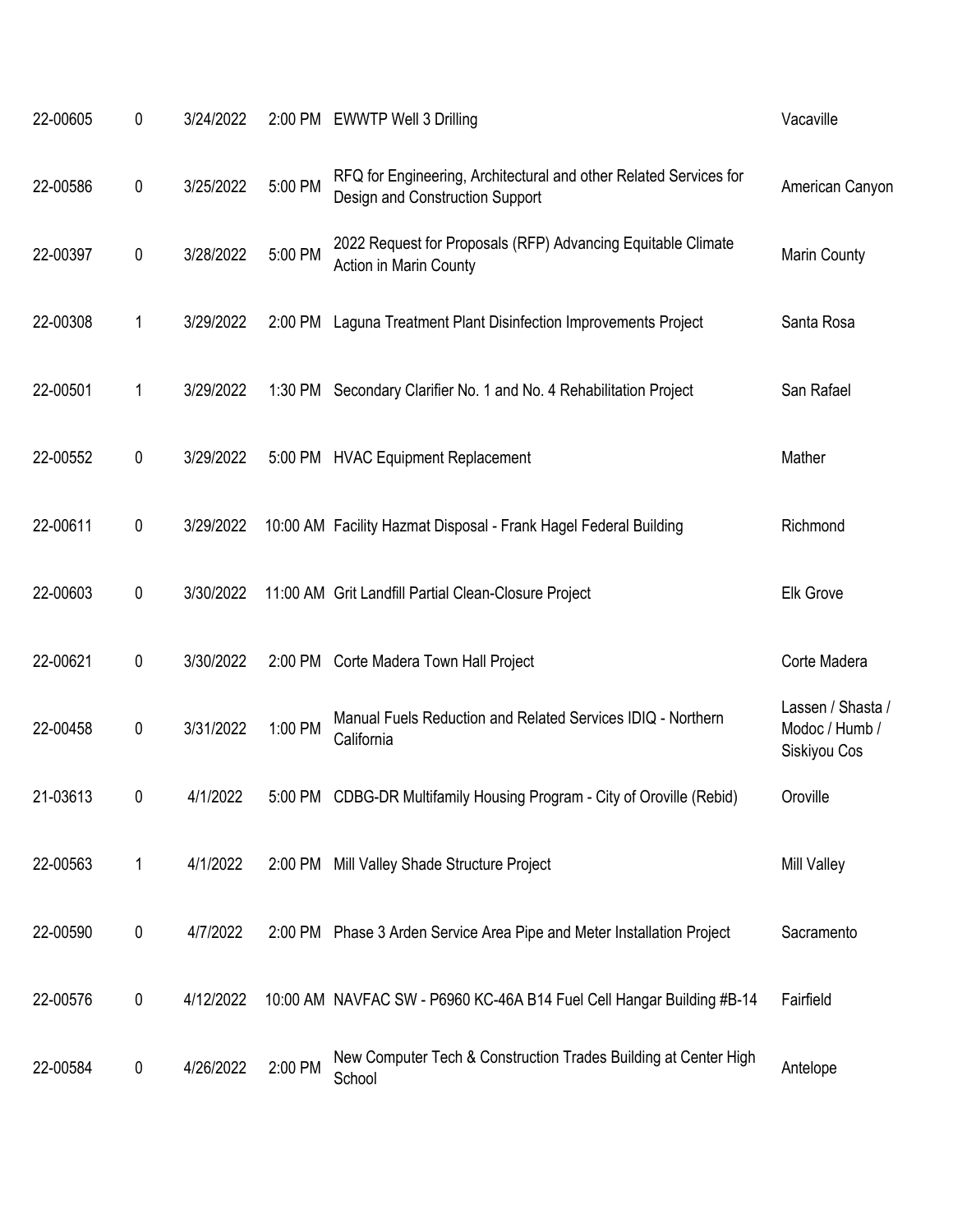| 21-03846 | 1                | 5/24/2022  |         | 2:00 PM Standard Sewer Rehabilitation Project                                                           | El Cerrito          |
|----------|------------------|------------|---------|---------------------------------------------------------------------------------------------------------|---------------------|
| 22-00221 | $\pmb{0}$        | 6/30/2022  | 5:00 PM | Disaster Recovery Multifamily Housing Program (DR-MHP) (RFP #2)                                         | <b>Butte County</b> |
| 21-03108 | 0                | 10/1/2022  |         | 2:00 PM CUPCCAA for Evergreen Union School District 2021/2022                                           | Cottonwood          |
| 21-03231 | $\pmb{0}$        | 10/3/2022  |         | 2:00 PM CUPCCAA Greater Hayfork Valley Park and Recreation District 2022                                | Hayfork             |
| 21-03245 | $\boldsymbol{0}$ | 10/3/2022  | 2:00 PM | <b>CUPCCAA Corning Union Elementary School District 2022</b>                                            | Corning             |
| 21-03263 | $\pmb{0}$        | 10/3/2022  | 2:00 PM | CUPCCAA for Redding / Shasta Union Elem / Igo-Ono-Platina USD<br>2022                                   | Shasta County       |
| 21-03269 | $\pmb{0}$        | 10/3/2022  | 2:00 PM | CUPCCAA for Shasta-Tehama-Trinity Joint Community College<br>District 2022                              | Redding             |
| 21-03325 | $\pmb{0}$        | 10/31/2022 |         | 2:00 PM CUPCCAA for the Shasta County Office of Education 2022                                          | Redding             |
| 21-03332 | 0                | 10/31/2022 |         | 2:00 PM CUPCCAA for Shasta Union High School District 2022                                              | Redding             |
| 21-03344 | $\pmb{0}$        | 11/1/2022  | 2:00 PM | CUPCCAA for Cottonwood Union School District 2022                                                       | Cottonwood          |
| 21-03346 | 0                | 11/1/2022  | 2:00 PM | CUPCCAA for Red Bluff Joint Union High School 2022                                                      | <b>Red Bluff</b>    |
| 21-03347 | $\pmb{0}$        | 11/1/2022  |         | 2:00 PM CUPCCAA Oroville Union High School District 2022                                                | Oroville            |
| 21-03363 | 0                | 11/1/2022  |         | 2:00 PM CUPCCAA for Bella Vista Elementary School District 2022                                         | <b>Bella Vista</b>  |
| 21-03364 | 0                | 11/1/2022  | 2:00 PM | CUPCCAA for Shasta-Trinity Regional Occupational Program 2022                                           | Redding             |
| 21-03392 | $\boldsymbol{0}$ | 11/1/2022  | 2:00 PM | Shasta-Tehama-Trinity Joint Community College District Measure H<br>Bond Projects 2022 Prequalification | Redding             |